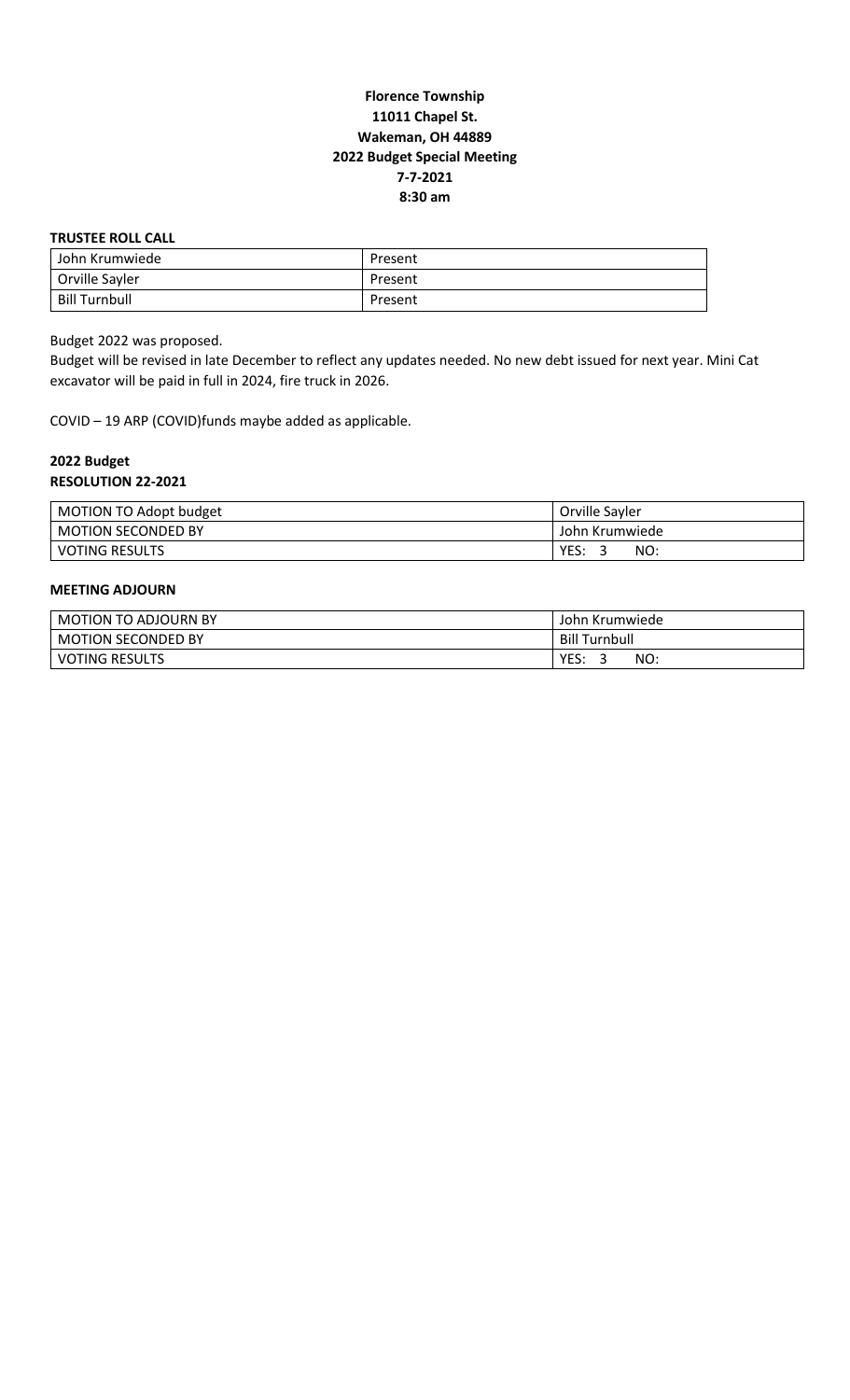# **Florence Township Trustees 11011 Chapel St., Wakeman, OH 44889 www.florencetwp.com Regular Meeting 7-7-2021 8am RECORD OF PROCEEDINGS**

## **TRUSTEE ROLL CALL**

| John Krumwiede       | Present |
|----------------------|---------|
| Orville Sayler       | Present |
| <b>Bill Turnbull</b> | Present |

#### **APPROVAL OF PREVIOUS MINUTES** 6/16/2021

| l MOTION TO APPROVE MINUTES     | Orville Sayler |
|---------------------------------|----------------|
| l MOTION TO APPROVE SECONDED BY | John Krumwiede |
| l VOTING RESULTS                | YES:<br>NO:    |

## **APPROVAL OF FUND BALANCE/PAYMENTS**

| <b>MOTION TO APPROVE</b>      | John Krumwiede |
|-------------------------------|----------------|
| MOTION TO APPROVE SECONDED BY | Bill Turnbull  |
| <b>VOTING RESULTS</b>         | YES:<br>NO:    |

#### **EVENTS**

Fall Trash & Tire is Sept. 18<sup>th</sup>. 7am-3pm

#### **OLD BUSINESS**

Citizen's Ambulance Board alternate has a vacancy.

Zoning Appeals Board alternate has a vacancy.

Anyone interested should contact the office for an application.

## **NEW BUSINESS**

## **American Recovery Plan (ARP)**

The Federal/Ohio Treasuries have recently determined Ohio townships do qualify for ARP Funds. More information to come in the next several weeks.

#### **2021-2022 Road Salt**

Erie County Engineer requests the townships project order for the winter season. Township will contract for 100 tons.

| MOTION TO APPROVE 100 tons    | Orville Sayler       |
|-------------------------------|----------------------|
| MOTION TO APPROVE SECONDED BY | <b>Bill Turnbull</b> |
| VOTING RESULTS                | YES:<br>NO:          |

## **RESOLUTION 21-2021**

#### **Facility Use**

Florence Township Office building will be used for township business and opened for the use of other county/state agencies as needed. Due to equipment, security and confidential information, the facility is not open for private or outside organizations for rental or use.

| <b>MOTION TO APPROVE MINUTES</b> | John Krumwiede     |
|----------------------------------|--------------------|
| MOTION TO APPROVE SECONDED BY    | Bill Turnbull      |
| <b>VOTING RESULTS</b>            | YES:<br>NO:<br>- 3 |

## **DEPARTMENT REPORTS**

## **ROADS**

## **Culvert replacement**

Nash Rd. had 2 culverts replaced and road is reopened. Resurfacing overlay from AJ Riley planned. Green Rd. Culvert repair still planned for this year.

#### **ZONING**

Jeff reports a certified letter was sent to a property on Harrison Rd. operating a "doggie daycare". Several Building permits are being issued.